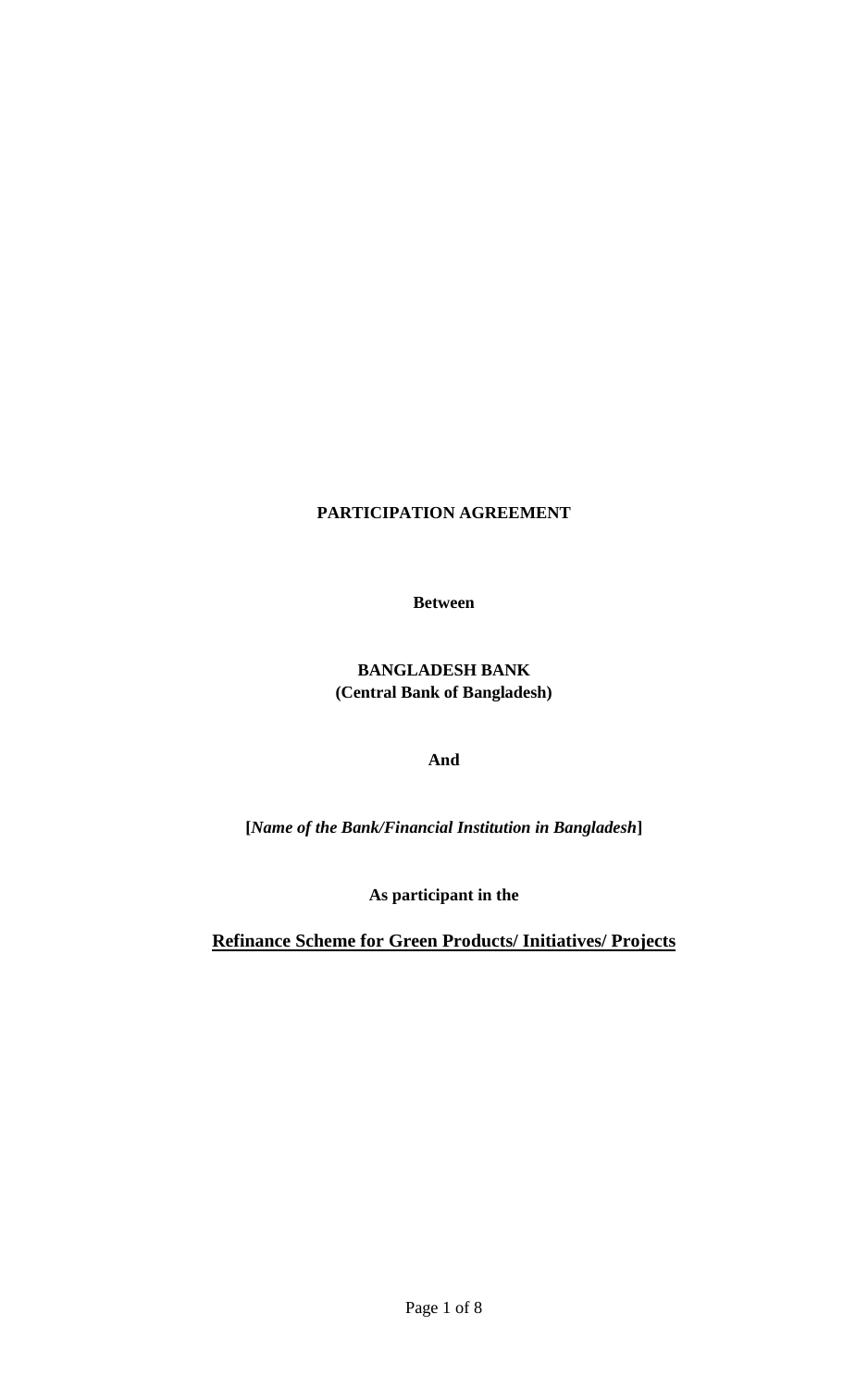## **PARTICIPATION AGREEMENT**

### **PARTIES**

This Participation Agreement (hereinafter also referred to as "Participation Agreement" or "Agreement") is signed on the ……… day of …………, 20……

#### Between

**Bangladesh Bank (hereinafter also called as "BB")**, established by the Bangladesh Bank Order, 1972 (President"s Order No.127 of 1972) having its Head Office at Motijheel C/A, Dhaka, Bangladesh represented by the **Sustainable Finance Department (hereinafter also called as "SFD")**.

#### And

**[***Name of the Bank/Financial Institution***] (hereinafter also called as "Participating Financial Institution" or "PFI")**, duly established under the Companies Act 1994 and carrying on its business under the Bank Company Act 1991 (Amended up-to 2013)/ Financial Institutions Act 1993 (Amended up-to 2003), having license from Bangladesh Bank under BB License No…………………………………………………………………… as participant in the **Refinance Scheme for Green Products/Initiatives/Projects.**

#### **PREAMBLE**

Whereas, (A) BB introduced a refinancing scheme (revolving fund) of Taka 400 (Four Hundred) crore to offer refinance facility against the Bank/Financial Institution"s finance to promote smooth financing in green products/initiatives/projects in Bangladesh.

(B) Ways of offering refinance facilities to the PFIs against their financing in green products/initiatives/projects identified/proclaimed by the Bangladesh Bank will be determined based on the terms and conditions set forth in the SFD Circular No. 02, dated 30 April 2020 and also as per the circulars/circular letters to be issued time to time by the BB.

(C) It is required for the PFI which is interested in availing refinance facilities under the BB"s Refinance Scheme for Green Products/Initiatives/Projects to enter into a participation agreement with the BB.

(D) The PFI that is willing to avail refinance facilities from the above-mentioned refinance scheme/fund will be determined based on the terms and conditions set forth in the SFD Circular No. 02, dated 30 April 2020 and also as per the circulars/circular letters to be issued time to time by the BB and also has to agree to comply with the terms and conditions of this participation agreement.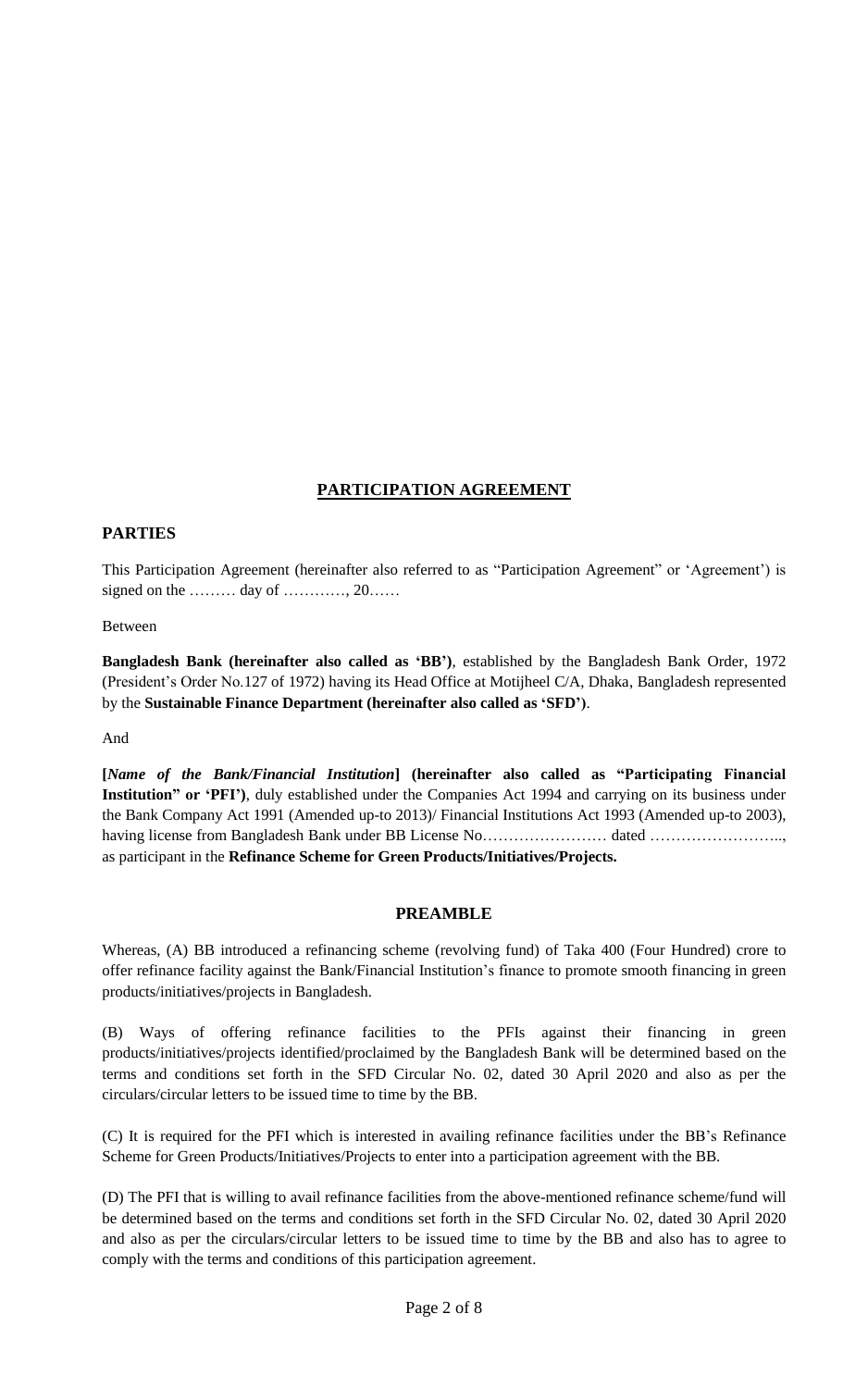Now, therefore, the parties hereby agree as follows:

### **Article-I**

#### **Section-1: Definitions and Related Terms.**

Unless the context otherwise requires, the terms defined in this section, for the purposes of this agreement and of any agreement supplemental thereto, have the respective meaning herein specified, as follows:

- a) "BB" means Bangladesh Bank. This is the central bank of the Peoples Republic of Bangladesh established by the Bangladesh Bank Order, 1972 (President's Order No.127 of 1972) for the purpose of carrying out the functions of central banking in Bangladesh, as represented by its Governor.
- b) "SFD" means Sustainable Finance Department of Bangladesh Bank.
- c) "PFI" means Participating Financial Institution (Scheduled Bank/Financial Institution) that wishes to participate in the Refinance Scheme for Green Products/Initiatives/Projects.
- d) "Bank" means any scheduled bank operating its business in Bangladesh having banking license from the Bangladesh Bank.
- e) "Financial Institution" means any financial institution operating its business in Bangladesh having license from the Bangladesh Bank.
- f) "Financing" means the lending of PFI to the beneficiary/ultimate borrower under the refinancing scheme.
- g) "Refinancing" means the funding of the BB that will be provided to the PFI against their financing under the Refinance Scheme for Green Products/Initiatives/Projects.
- h) 'Beneficiary' means any person/institution that may get loan for green products/initiatives under the refinance scheme.
- i) 'Taka' (hereinafter also called as 'Tk') means the currency of the People's Republic of Bangladesh.
- j) "Fund" means refinance scheme fund for green products/initiatives/projects.

## **Article-II**

#### **Section-1: Eligibility for availing Refinance Facilities under the Scheme.**

- a) Only term loan will be considered for refinance facility under this scheme. Consultancy Costs, Repair/Maintenance Expenses and Working Capital related with the green products/initiatives/projects shall not be considered under the refinance scheme.
- b) Refinanced loan amount will be determined upon considering the production capacity and actual costs/expenses of the green products/initiatives ascertained. But the refinanced loan amount would not exceed the maximum loan limit for respective green product/initiative/project set by the Bangladesh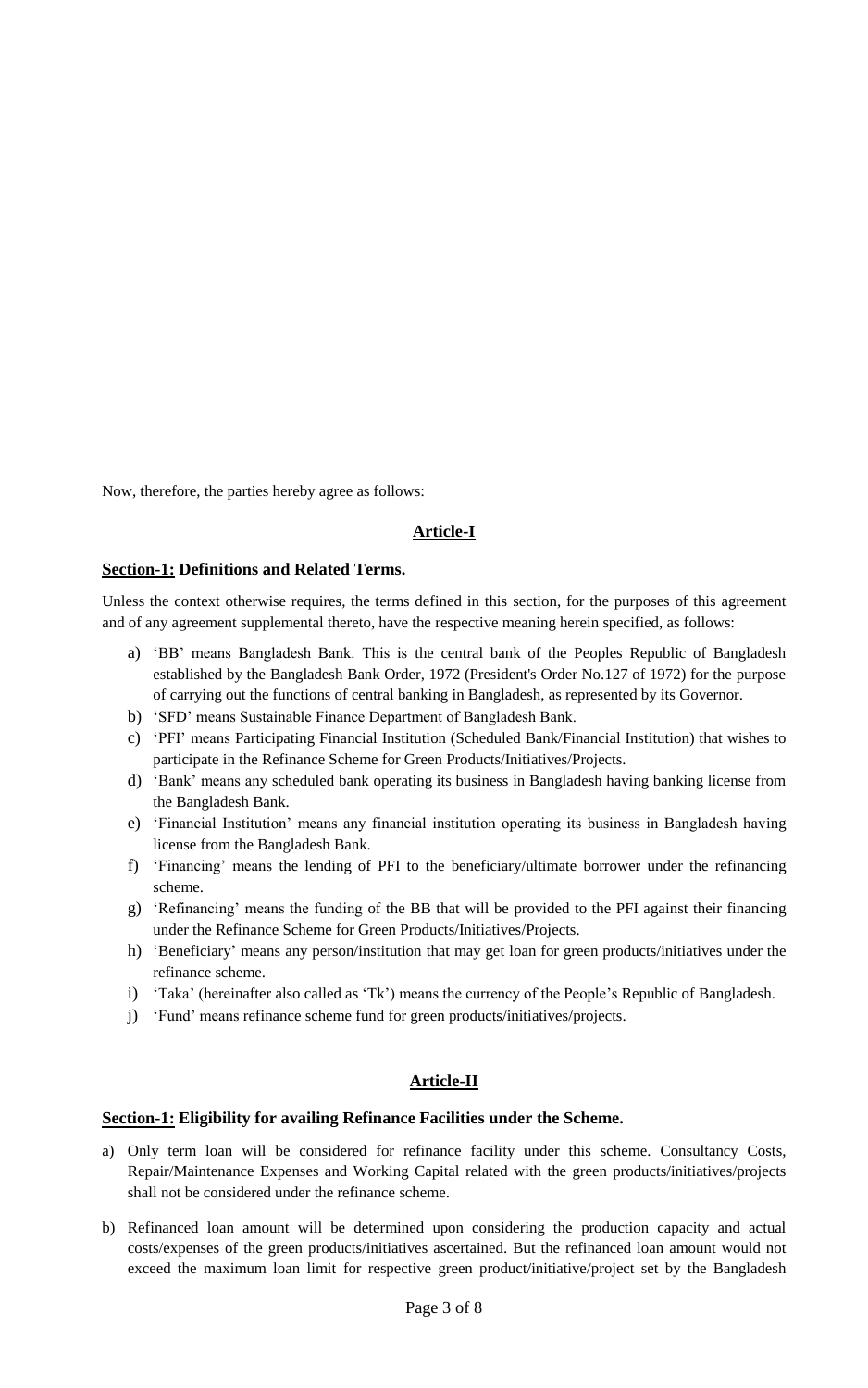Bank.

- c) PFI is not allowed/permitted to extend loan facility in favor of loan defaulted customers according to the provisions of the Bank Company Act/ Financial Institution Act as well as existing provisions of the circulars/ circular letters issued by Bangladesh Bank. So, application for refinance facility against the loans of defaulted customers will not be considered. PFI will ensure before submission of refinance application to Bangladesh Bank that recent CIB Report of the PFI"s client (including allied/sister concerns) is positive or unclassified.
- d) According to this agreement, the PFI will issue a separate Demand Promissory Note (DP Note) favoring the Bangladesh Bank before disbursement of approved refinanced loan to the PFI to ensure repayment of refinanced loan with interest.
- e) "Credit Purchase/ Loan Taken Over" on reasonable ground by the PFI will be considered for refinance facility. But before submission of application for refinance facility against such financing, the PFI has to ensure that the loan is not adversely classified/ rescheduled due to adverse classification/ interest waived. The client having history of loan written-off will be disqualified for refinance facility.
- f) Financing in green products/initiatives/projects under "Syndicated Financing" will be considered for refinance facility. But only Lead Bank/Financial Institution under the syndicated financing will be allowed to submit refinance application to the Bangladesh Bank. Approved refinanced loan amount will be disbursed in favor of the Lead Bank/Financial Institution and quarterly installments of repayment will be realized from its current/principal account maintained with the Bangladesh Bank. Lead Bank/Financial Institution will be responsible for distributing refinance facility in pro-rata basis among other member Banks/Financial Institutions under syndication and also to collect installments from the member Banks/Financial Institutions. Lead Bank/Financial Institution will also perform all other responsibilities related with syndicated financing.

## **Article-III**

## **Section-1: Rate of Interest under Refinance Scheme for Green Products/Initiatives/Projects.**

#### **Section-1.1: Rate of Interest at the PFI End.**

Bangladesh Bank will realize interest at Bank Rate on refinanced loan amount to be disbursed in favor of the PFI against their lending/financing under this scheme.

#### **Section-1.2: Rate of Interest at the Customer/Beneficiary End.**

- a) Bank Rate will be considered as base rate in determining the rate of interest at the customer/beneficiary end.
- b) PFI may impose/charge margin in addition to the base rate to determine the rate of interest (Bank Rate + Margin) at the customer/beneficiary end for their direct financing to green products/initiatives.
- c) If the PFI enjoys refinance facility in any green products/initiatives/projects before circulation of SFD Circular No. 02, dated 30 April 2020 issued by the BB, interest rate of that products/initiatives under the scheme will be continued.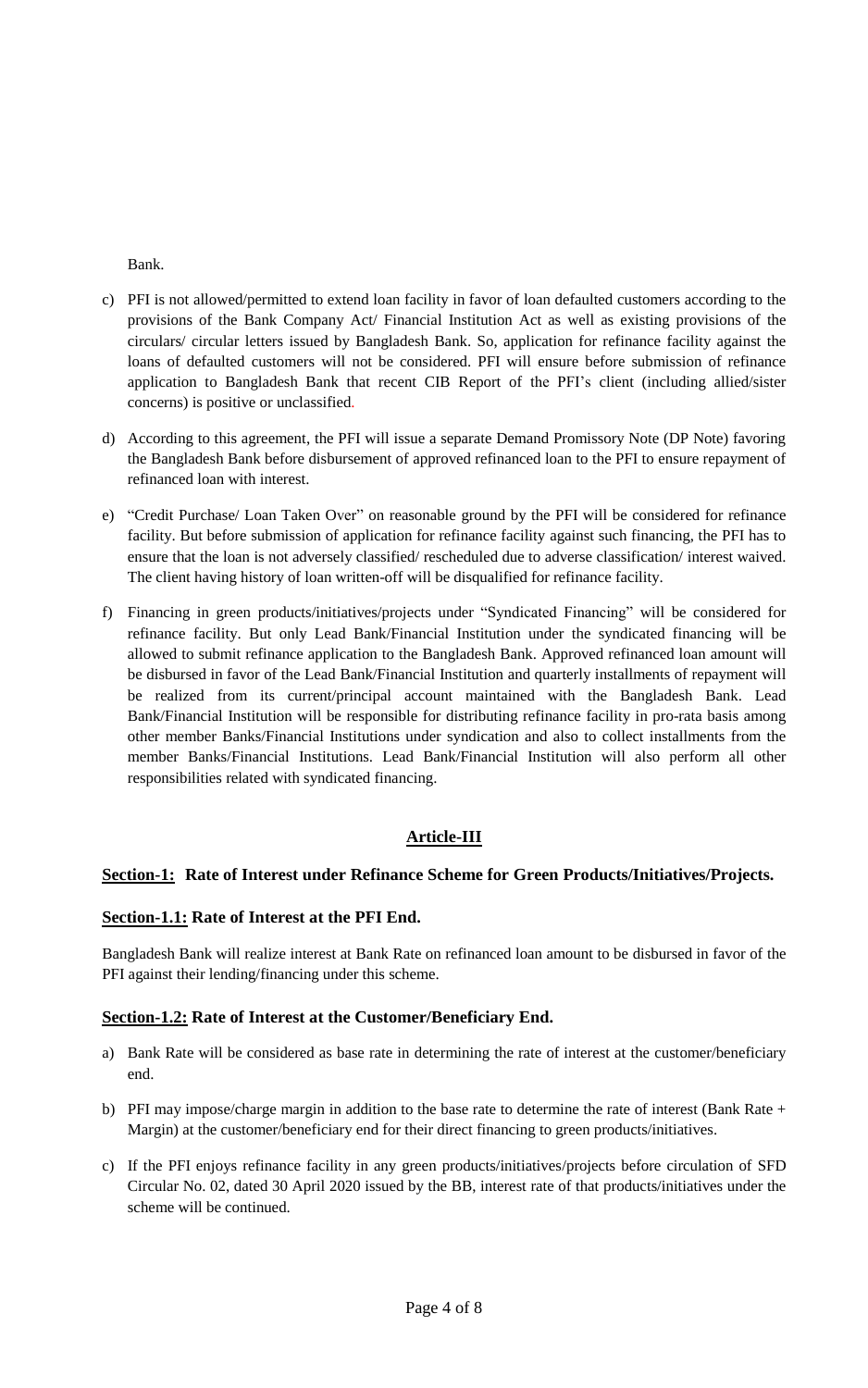### **Article-IV**

## **Section-1: Application Procedure under Refinance Scheme for Green Products/Initiatives/Projects.**

- a) In case of the green products/initiatives/projects for which trial runs are required, the PFI will submit refinance application at a time to the Bangladesh Bank within 90 (ninety) days after completion (trial run) of the project against its direct disbursed loan.
- b) PFI will submit refinance application addressed to the General Manager, Sustainable Finance Department, Bangladesh Bank, Head Office, Dhaka, signed by the MD/CEO of the PFI. PFI will provide necessary statement/information in prescribed formats during submission of refinance application.
- c) PFI can get up-to 100% refinance facility against their disbursed loan amount under this scheme. In this regard Bangladesh Bank's decision will be considered as final.

#### **Article-V**

#### **Section-1: Recovery of Refinanced Loan.**

- a) Refinanced loan amount with interest will be repayable by the PFI in quarterly installments basis as per specific repayment schedule to be determined by the BB considering the loan disbursement date.
- b) Total loan amount with interest will be repayable by the beneficiary/ultimate borrower within the stipulated time as per the terms and conditions of the refinance scheme.
- c) Quarterly installments of refinanced loan with interest will be deducted in a fixed date from the PFI"s "Current/Principal Account" maintained with the BB as per specific repayment schedule.
- d) Loan amount with interest will be repayable by the beneficiary/ultimate borrower in quarterly installments basis as per fixed repayment schedule.
- e) Tenure of loan recovery will be calculated from the date of disbursement at the customer/beneficiary end and duration of refinanced loan will start from the date of disbursement of the refinanced loan at the PFI's end.
- f) Interest Rate calculation, allowing grace period, charging Schedule of Charges and realization of Govt. Tax/Duty will be ascertained as per the instructions of SFD Circular No. 02, dated 30 April 2020 and also as per the circulars/circular letters to be issued time to time by the BB.
- g) If any borrower adjusts/settles the loan before maturity of loan tenure, the refinance facility for the PFI will be up-to that time being for which the ultimate borrower enjoyed the loan. But if the PFI desires, they may adjust the refinanced loan before the loan tenure. In such case, PFI will instantly inform the BB about the borrower's loan adjustment along-with the borrowers' loan account statement. No charge/fee will be realized at the borrower's end for such type of early settlement of loan account.

## **Article-VI**

#### **Section-1: Eligible Green Products/Initiatives/Projects under Refinance Scheme.**

Details of eligible green products/initiatives/projects, product features, maximum loan limit, loan coverage area, loan tenure, grace period, eligible criteria to get refinance facility under the refinance scheme and other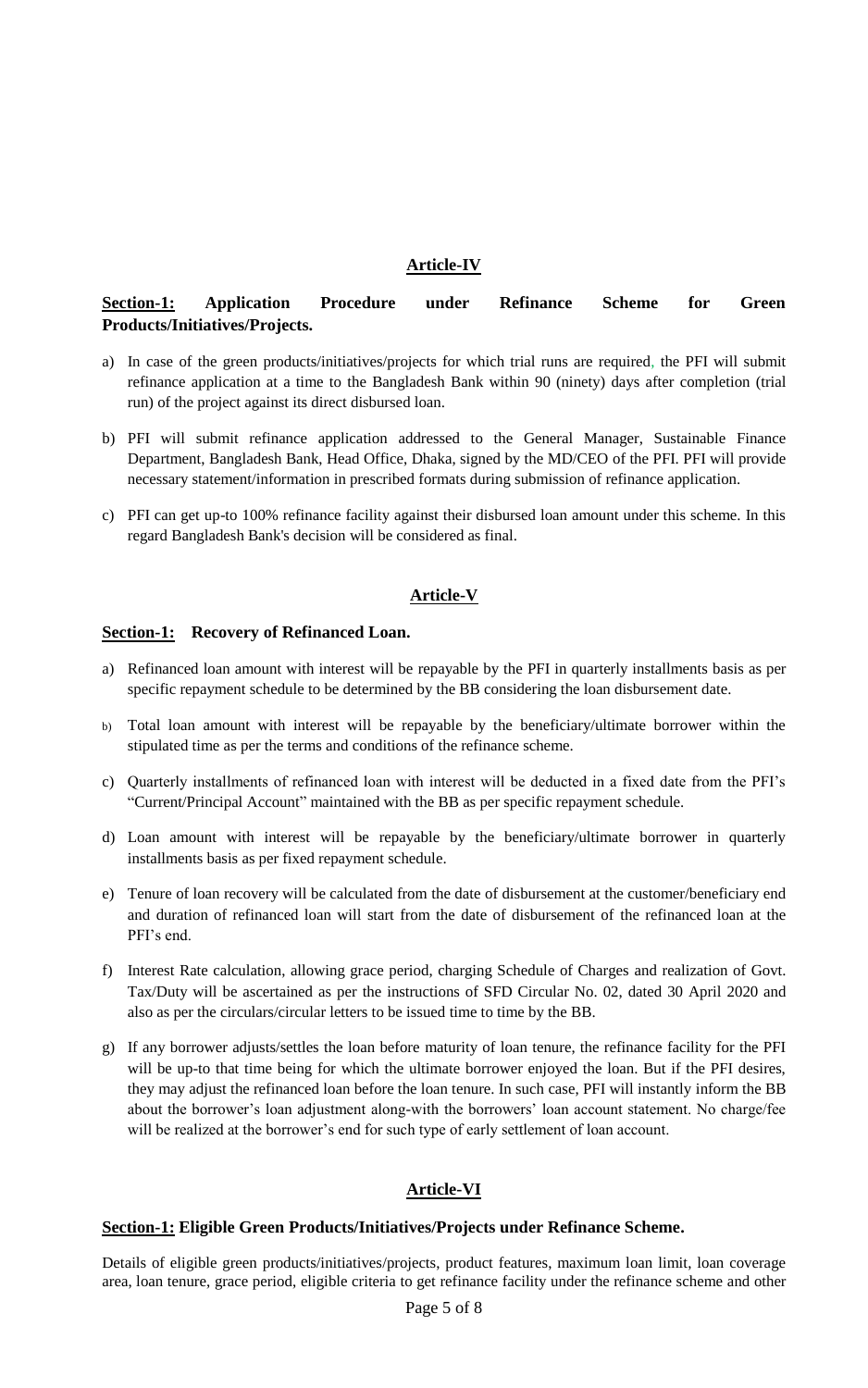specified terms & conditions mentioned in the SFD Circular No. 02, dated 30 April 2020 and also as per the circulars/circular letters to be issued time to time by the BB will be as an integral part of this agreement. PFI must comply with all the terms and condition mentioned in the existing circulars/circular letters under the "Refinance Scheme for Green Products/Initiatives/Projects".

## **Article-VII**

### **Section-1: Proper Utilization of Refinanced Loan and Other Specified Conditions.**

### **Section-1.1: Proper Utilization of Refinanced Loan.**

- a) PFI will provide/furnish information/statement to the BB regarding end-use/proper utilization of the refinanced loan in the prescribed forms and manner asked by the BB. Bangladesh Bank will preserve the right to conduct onsite inspection (if required) at any time to verify proper utilization of the refinanced loan.
- b) If the following circumstances arise, the PFI is bound to return the refinanced loan to the BB at a time with 5.00% penal interest in addition to existing bank rate and punishment will also be taken against the PFI as per Bangladesh Bank Order 1972, Bank Company Act 1991 or Financial Institution Act 1993:
	- i) If the PFI receives refinance facility under the scheme on the basis of false or incorrect statement/information;
	- ii) If it is found during BB's onsite inspection that the disbursed refinanced loan is not utilized properly.
	- iii) If the PFI does not instantly inform the BB about adverse classification of the client's loan account against which refinanced facility is availed from the BB.

#### **Section-1.2: Other specified conditions.**

a) PFI should ensure the equity contribution by the entrepreneur for financing under this scheme and the ratio of **debt:equity** will be determined by the PFI as per the relationship with its customers. But the minimum ratio of **debt:equity** would be 80:20.

b) Selection of borrower, loan sanction, taking securities against loan, disbursement, documentation, determination of debt-equity ratio, proper utilization of loan and monitoring will be decided on the basis of existing circulars/circular letters of the Bangladesh Bank, own rules/guidelines of the PFI and Bank/Financial Institution-Customer relationship.

c) Total responsibility regarding loan risks and loan recovery of disbursed loan at the client's end will be vested at the PFI"s end. PFI will ensure proper risk management (Credit Risk, Environmental and Social Risk etc.) of refinanced loans.

d) Repayment of refinanced loan to the BB will not be correlated with the recovery of loan from the beneficiaries/ultimate borrowers.

e) The running green products/initiatives/projects financed by the PFI or financed by the PFI within maximum period of 06(six) months of commercial operation due to reasonable ground will be considered for refinance facility.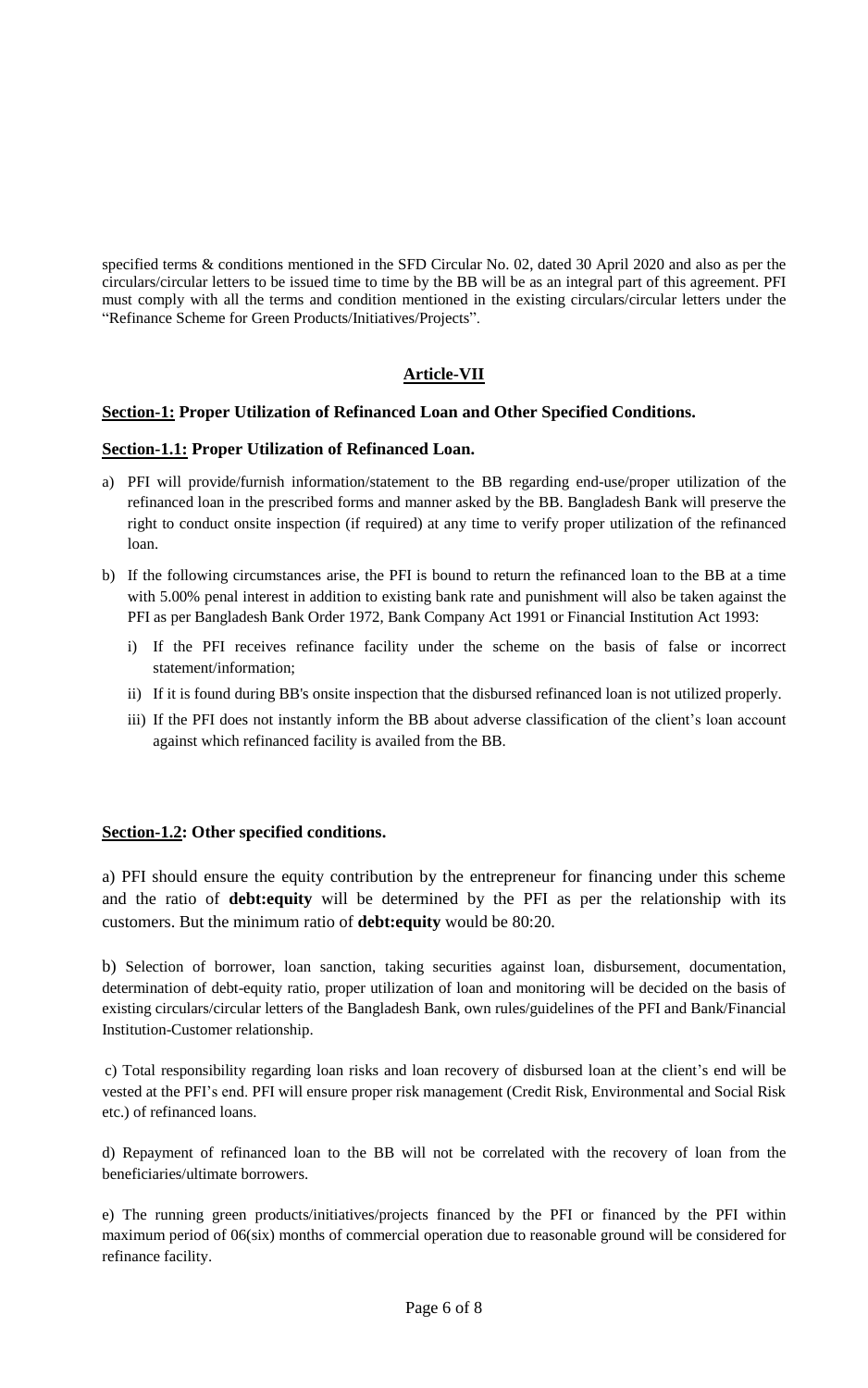f) If the disbursed loan account becomes adversely classified at the beneficiary/ultimate borrower"s level, the refinance facility will be considered as void. PFI must instantly inform the BB about adverse classification of such loan. Bangladesh Bank will recover the outstanding refinanced loan amount with interest at a time.

g) PFI will ensure duly compliance of required/applicable directions/provisions imposed/circulated by the Department of Environment, Bangladesh Fire service and Civil Defense Authority, Sustainable and Renewable Energy Development Authority (SREDA) and other regulatory bodies at regular interval during project implementation or before loan disbursement.

h) Bangladesh Bank will take appropriate/necessary steps according to the laws and regulations, if the PFI does not provide necessary information/statement sought by Bangladesh Bank regarding refinanced loan within due time.

i) Application for refinance facility against the PFI"s finance for green products/initiatives/projects will not be considered, if such finance by the PFI was made before the period refinance facility for those green products/initiatives/projects was circulated by the BB.

j) The refinance facility under the scheme will be continued up-to the availability of the fund until further instruction.

k) Bangladesh Bank preserves the right to change/amend or any addition/deletion regarding the products/products' features and also terms and conditions of the refinance scheme/fund. Circulars/Circular Letters to be issued time to time by the Bangladesh Bank regarding such amendment will be integral part of this agreement.